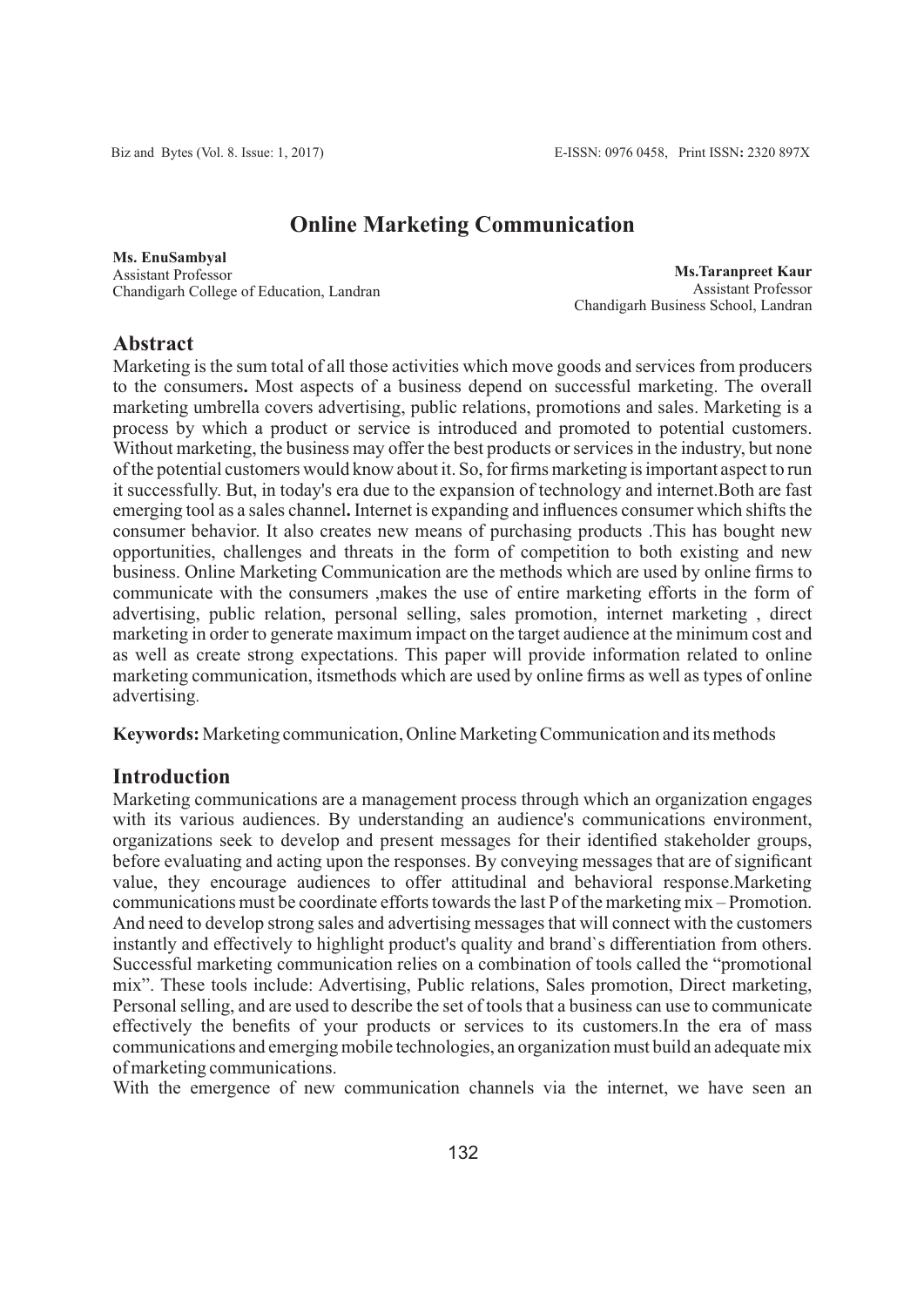emergence of new way that marketing promotions can be launched by the firms for their potential customers. Internet has affected the traditional marketing mix and itbecame an important aspect for the success of the firm. So, now firms are using Internet marketing communication tools to promote their products in the competitive online marketing world. Internet Marketing is the process of promoting an organization using online media, typically with the goals of increasing sales and boosting profits. Internet marketing does not simply mean building or promoting a website nor does it mean simply putting a banner ad up on another Web site. Effective Internet Marketing requires a comprehensive strategy that synergizes a given company's business model and sales goes with their Web site function and appearance, focusing on their target market through proper choice of advertising type, media, and design.A transformation of marketing is underway as we spend more time on our mobiles, tablets and laptops. The challenge for brands is to connect with customers through all these devices in real time and create campaigns that work across social media, display advertising and e-commerce.The real-time conversations brands have with people as they interact with websites and mobile apps has changed the nature of marketing. The modern-day marketing department needs to combine the creative side of the discipline – using powerful narratives to tap into people's wishes and aspirations – with the technical side of data, digital engineering and analytics. In these days the internet is just one of many media used to carry marketing communications message. Online marketing uses the internet and information technology to extend and improve traditional marketing function. In this paper we will focus mainly on the communication tools of online marketing and how it helps the companies to enhance their brand loyalty among online customers. Online Marketing Communication (OMC) *refers to as a communication an interaction between a company or brand and its customers using digital channels and information technology.*

#### **Online Marketing Communication Methods**

Online Marketing Communication methods are used by online firms to communicate the consumer and create strong brand expectations. It has dual purpose – OMC is used to strengthen the firm's brand by informing the consumer about the features of the products. Secondly it provides sales by directly encouraging the product to buy the product sooner or later**.** There are different methods or tools of online marketing communication as traditional marketing concept. These are as follows:

**Online Advertising**: The most known technique of online marketing is online advertising. In this method virtual space is used to put marketing messages on websites to attract internet users. Just similar to methods offline marketing and other types of online marketing, the major objective of online advertising is to increase sales and build brand awareness. Online advertising involves using of internet for displaying promotional messages on the computer screens. Online advertising similar to TV ads uses the element of interruption. But it uses it in a much more creative. Contrary to TV advertisement, online advertisement do not force the recipient to pay attention to the promotional peace, but it tries to persuade or attract the consumer to do so, because instead of coming in intervals it is placed along or among other non-marketing contents. The now empowered internet recipient still has the power to ignore the advertisement and it is totally up to her/him to click or not. Online advertising, sometimes called display advertising, uses different methods to display a marketing message online. Needless to say that with the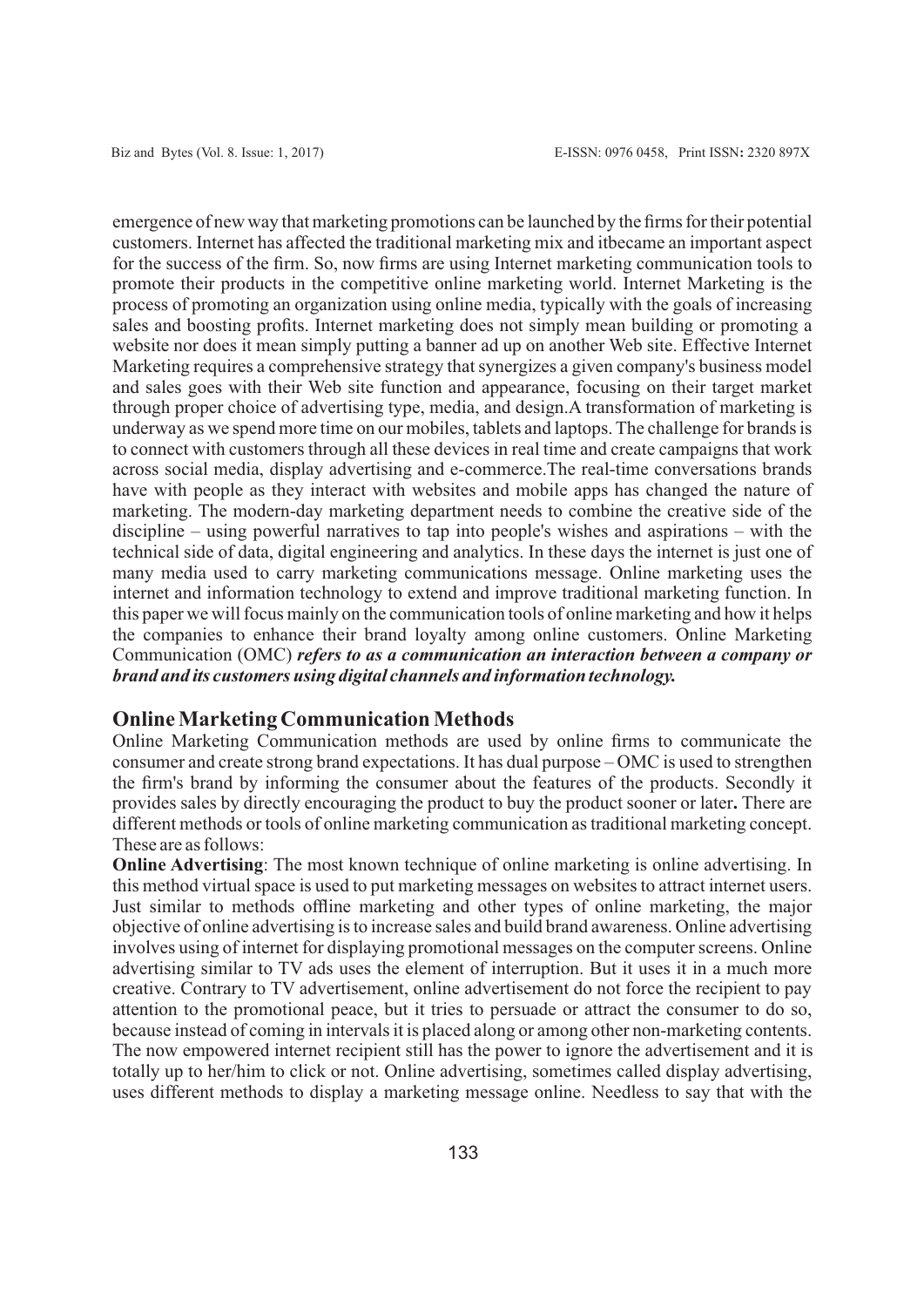progress of technology, new ways of practicing the art of online advertisement is developed. In addition to images, pictures, logos etc., other different methods now used in this field including interstitial banners, pop-ups and pop-under, map adverts, floating advert, banner advert.

A*) Interstitial Ads*: Interstitial ads are full-page ads that appears before the destined webpage.Interstitials are full-screen ads that block out the app's other content. They often freeze on the screen for a select number of seconds until a "x" out button presents itself. These are generally inserted within the single website and is displayed when the user moves from one page to next.

B) *Banner Ads*: Banners, or display ads, are small advertisements usually at the top or bottom of the screen. They are the go-to choice in mobile advertising for developers at the moment.Banner advertising is a rectangular graphic display that stretches across the top or bottom of a website or down the right or left sidebar. The former type of banner advertisement is called a leaderboard, while the latter is called a skyscraper. Banner ads are image-based rather than text-based and are a popular form of website advertising. The purpose of banner advertising is to promote a brand and/or to get visitors from the host website to go to the advertiser's website.

C) *Floating Ads* :These are ads that appear when we first go to a Web page, and they "float" or "fly" over the page for anywhere from five to 30 seconds. While they are on the screen, they obscure the view of the page which we are trying to read, and they often block mouse input as well.

D) *Pop up Ads*: Pop-up ads are advertisements that show up in a new browser window. There's no one standard size for popup ads. Popup ads also vary widely in the amount of browser commands that show in the window.Pop-up windows come in many different shapes and sizes, typically in a scaled-down browser window with only the Close, Minimize and Maximize commands. Popups are simply one of many formats, alongside fixed spaces within a page, interstitials (between pages), search, rich media, microsites, email, sponsorships, listings and others. Pop-ups are simply part of the digital media mix.

E) *Pop-under Ads*:Atype of window that appears behind the browser window of a Web site that a user has visited. In contrast to a pop-up ad, which appears over (on top of) the browser window, a pop-under is less obtrusive as it hides behind other windows. Pop-under are used extensively in advertising on the Web, though advertising is not the only application for pop-under windows.

**E-mail Marketing:** It means using e-mail for sending promotional messages to internet users, has been considered one of the more effective methods of online marketing. Among its benefits point to "high response rates" and "low costs" of email marketing and believe that this advantages "are rapidly turning email marketing into an invaluable tool". Despite these benefits email marketing suffers from deficiencies. One these problems are that online customers can easily ignore the received advertisements and even some email clients would decide to put them in the spam folder. So some measures should be taken to overcome the possibility of ignoring promotional emails on the part of customers. One of the solutions is to not solely rely on email marketing. Marketers should employ different channels and methods of marketing to increase the chance of success. Another measure to transcend problems of email-marketing is permission email marketing. "Permission marketing" has been coined by Godin. In this method recipients are asked for their permission to receive marketing messages from the commercial marketers. So unless the recipients have not expressed their consent, they will not send commercial emails.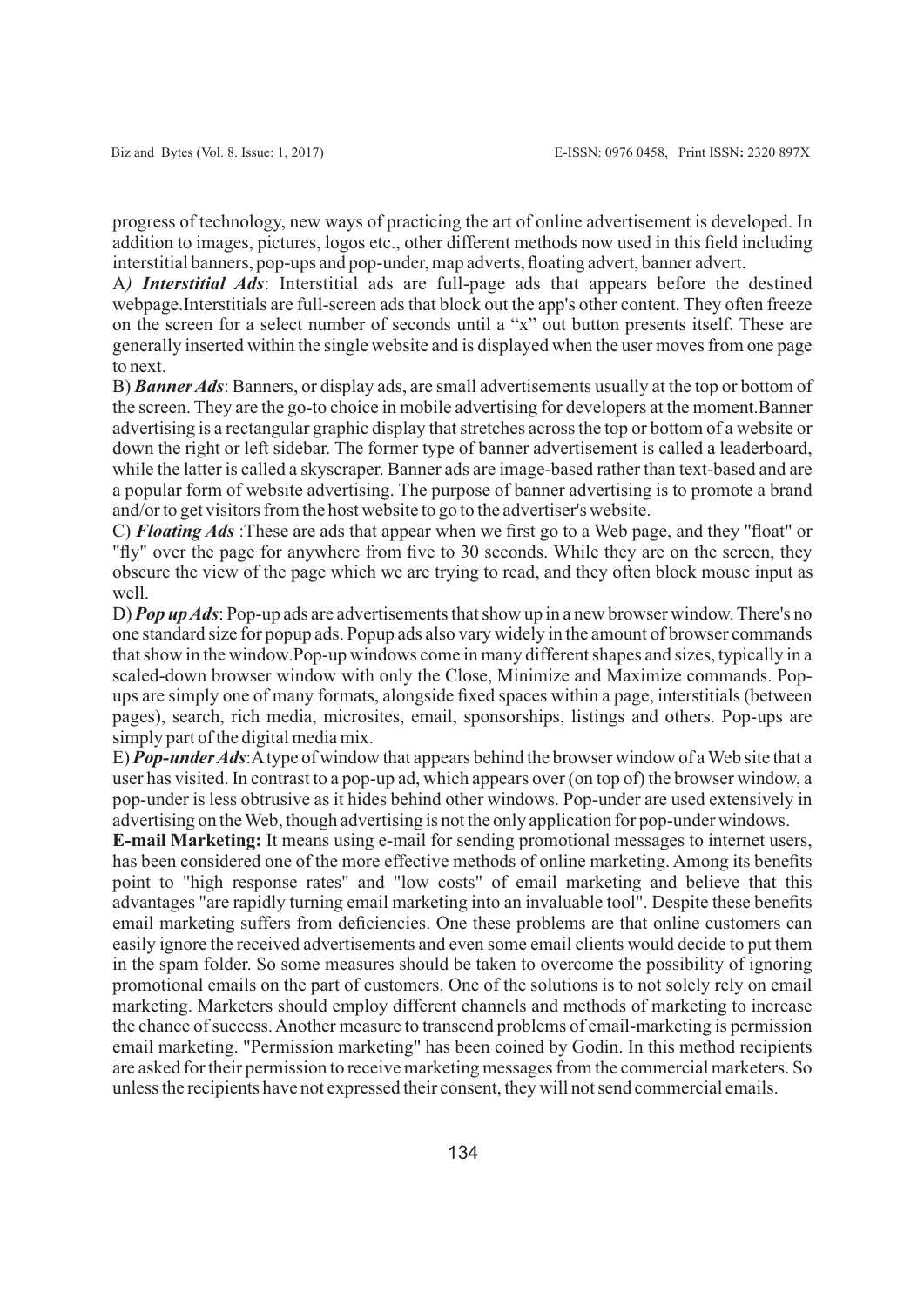**Search Engine Marketing (SEM)**SEM is a type of Internet marketing associated with the researching, submitting and positioning of a website within search engines to achieve maximum visibility and increase your share of paid and/or organic traffic referrals from search engines. SEM involves things such as search engine optimization(SEO), keyword research, competitive analysis, paid listings and other search engine services that will increase search traffic to the site. Nowadays it is hardly possible to imagine a business which has not its own website. But having a well-designed website does not necessary result in an ideal amount of visits. In order for this goal to be accomplished another type of online marketing, called SEM should be adopted. In fact, one of major methods of conducting online marketing is search engine optimization, which is also called search engine marketing. Davis (2006) defines it in this way: "SEO - short for Search Engine Optimization - is the art, craft, and science of driving web traffic to web sites… web traffic is food, drink, and oxygen – in short, life itself – to any web-based business". Parikh and Deshmukh (2013) also offer this definition: "Search engine optimization can be described as a cluster of strategies and techniques used to increase the amount of visitors to a website by obtaining a high-ranking placement in the search results page of a search engine (SERP)". The importance of search engine optimization lies in the fact that customers most of the time use engines as a major gate to get around in the internet. So some marketing techniques have been developed to enhance the rank of intended business websites in the search engine results. The purpose of SEO strategies is to place a given website among highly listed entries returned by search engines which in its turn produces more traffic. So, Web site owners, webmasters and online marketers want search engines to send traffic to their site. Therefore, they need to make sure that their sites are relevant and important in both the eyes of the search engines and the users.

**Affiliate Marketing**: Affiliate marketing is a major component of online marketing methods and refers to the process of gaining a commission by promoting products or services of another company. Also in this method two or more website owners can build relationship to increase mutual financial benefits. With respect to its definition, "affiliate marketing is simply defined as : A web-based marketing practice , often using automated systems or specialized software in which a business rewards their affiliate for each visitor, customer, or sale which is brought about as a result of affiliate's marketing efforts. In most cases, the reward is monetary in the form of a monthly check. It is also known as *tenancy relationships*. It permits a firm to put its logo or banner ad on another firm's website from which users of that site can click through to the affiliate site.

**Social Media Marketing**: Social media marketing refers to the process of gaining traffic or attention through social media sites. Social media itself is a catch-all term for sites that may provide radically different social actions. Social media marketing, can be easily defined as" a term used to describe the process of boosting website traffic, or brand awareness, through the use of social media networking site. Most social media marketing programs usually revolve around creating unique content that attracts attention and encourages the viewer to share it with their friends and contacts on social networks. Example: Facebook, Twitter, Myspace etc. these social networking sites allows the advertisers to focus on over 1 billion people, based on their location, age and other attributes.

**Digital Public Relations:**Digital Public Relations (DPR) is the use of digital and social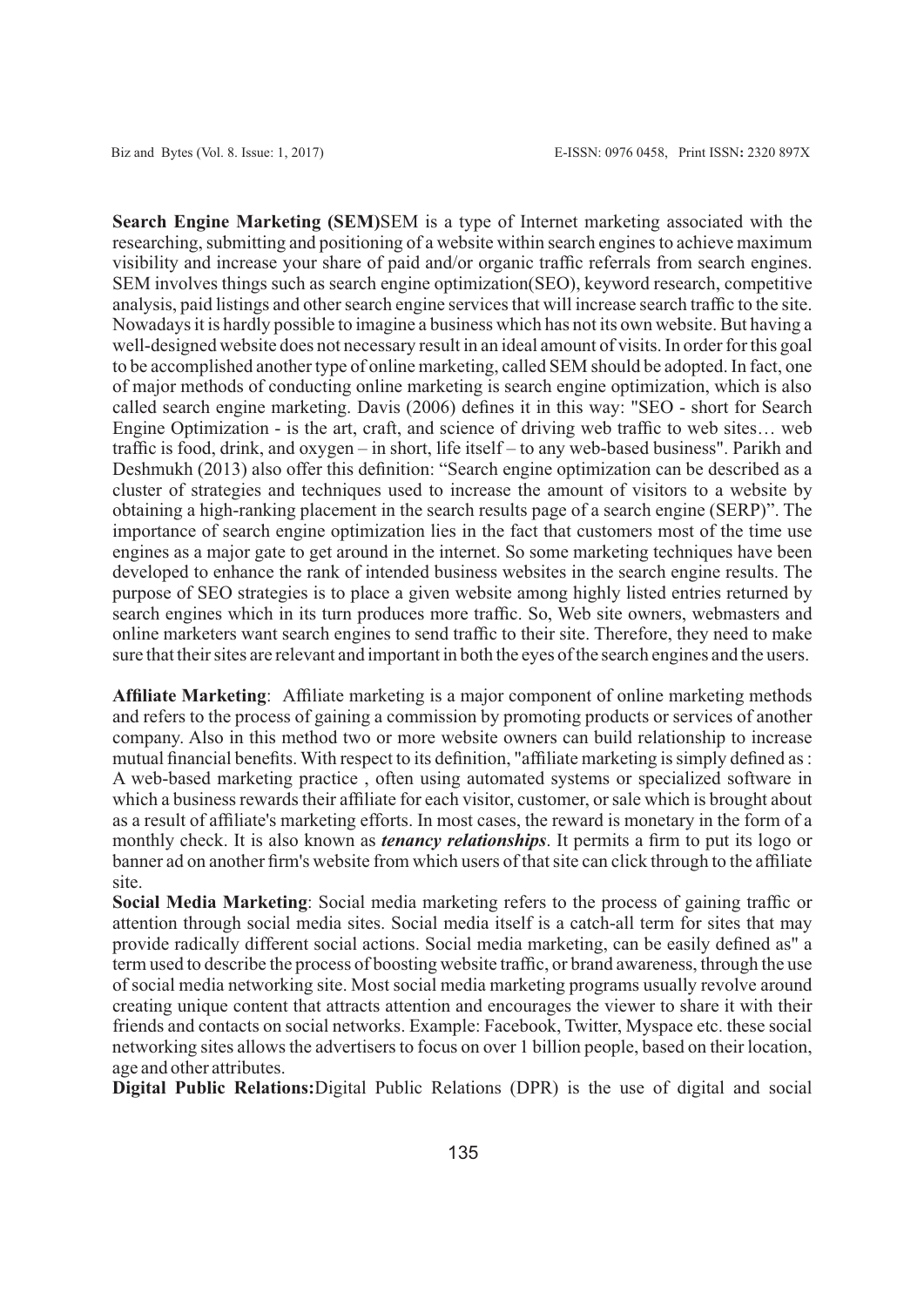technologies to manage the awareness and understanding, reputation and brand of a company or organization, through the purposeful influence of exposure via digital media**.** Companies may also use the Internet to provide corporate information about the organization and its products. Potential customers will be able to find information such as names and background of the senior management team, investor information, history, and product information. Through the use of blogs, websites and by organizing the online events companies can respond to complaints or other customer concerns quickly and effectively, thus managing their online reputation and establishing rapport with consumers.

A) *Blogs*:Blogs are typically focus on a specific subject (Economy, entertainment news, etc.) and provide users with forums (or a comment area) to talk about each posting. It was started in 1997 as diaries. But become mainstream and effective marketing tool for companies, fans and users since 2004.Blogs are uses to share the information and experiences.

B) *Websites*: A website is a collection of related web pages, including multimedia content, typically identified with a common domain name, and published on at least one web server.. A website may be accessible via internet. Companies try to improve their website to increase customer experiences and even modify the websites for special events, festivals and special days.

**Sales Promotion offers**: These are short term incentives that facilitate the movement of producers to the end users. Examples are: 1) *Coupons*: deals of the day provided by snapdeal.com 2) *Rebates*: cash back 3) *Samples*: one month free subscriber or membership for ITunes .com and Ganna.com 4) *Sweepstakes*: Lucky draw games 5) *Games*: Free downloadable games etc. are provided by online firms top their customers.

**Personal Selling**: It involves real time conversation between a salesperson and customers, face to face by video calling through mobile phone and computers. Even some companies provide real time sales assistance online to their customers. .Example: Alibaba.com

# **Conclusion**

Internet has revolutionized every aspect of life including economy and marketing. Introducing major techniques and methods of online marketing, this study has shed light upon the various methods which are used by online firms to tap their customers' loyalty.As the Internet continue to evolve, new technologies in Internet marketing will emerge and will define how products and services will be marketed in the near future. As per survey conducted by Forrester Research's **"Forrester Wave: Interactive Marketing Agencies**" report supports" the "new media" marketing trend: Increasingly marketers are realizing that (offline and online) has to be integrated." They add this is important because consumer behavior is shifting online and the data gained from the channels directs how to market to consumers. The report further stresses that today's marketers must develop four core capabilities: measurement and analytics, audience research, cross channel integration and social media. The web masters should consider the changing media and consumer behavior as well as the cost and effectiveness of the media while using online marketing communication tools.